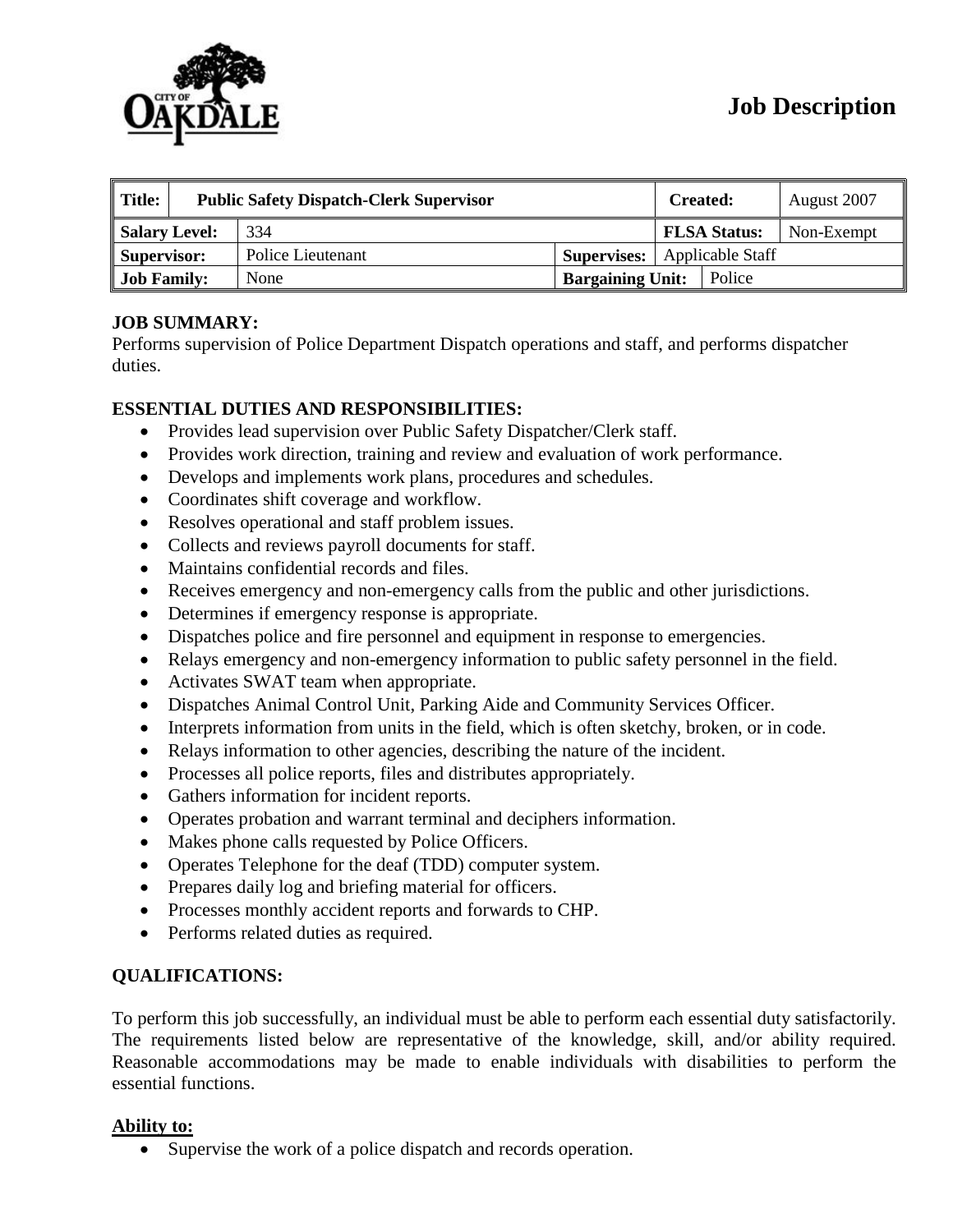## *Public Safety Dispatcher-Clerk Supervisor - Continued*

- Understand the organization and operation of City departments.
- Supervise, train and evaluate personnel.
- Analyze incident situations and prioritize responses.
- Handle and process multiple incidents simultaneously.
- Operate radios and specialized telephone equipment.
- Speak clearly and concisely in an understandable voice via radio and telephone.
- Memorize and retain clear and unclear information transmitted during telephone and radio calls.
- Maintain calm during tense busy periods of time.
- Perform Matron duties processing female prisoners.
- Train and provide work direction to others.
- Interpret and explain polices & procedures.
- Prepare and maintain records and files.
- Establish, maintain effective relationships.
- Operate modern office equipment.
- Maintain records and prepare reports.
- Communicate effectively orally and in writing.
- Understand, follow oral and written directions.
- Answer telephones courteously and efficiently.

## **Knowledge of:**

- Principles and practices of public safety communications.
- Operating characteristic of the police records system.
- Pertinent codes, regulations and laws.
- Principles and practices of employee supervision, training and evaluation.
- Penal and Vehicle Codes.
- CAD applications.
- Operation of radios and specialized telephone equipment.
- Phonetic alphabet and 10 Code system.
- Fire and Police department policies and procedures.
- Operation of computers and related software.
- Public contact techniques.
- Interpersonal skills.
- Correct English usage and grammar.

## **Education and/or Experience:**

• High school diploma or general education degree (GED); three years increasingly responsible experience as a Dispatcher/Clerk preferably with the City; or equivalent combination of education and experience.

# **Certificates, Licenses, Registrations:**

- Valid California drivers license.
- POST Dispatch and CLETS Certification.

## **Language Skills:**

Ability to read and comprehend complex instructions, correspondence, and memos. Ability to write simple correspondence. Ability to effectively present information in one-on-one and small group situations.